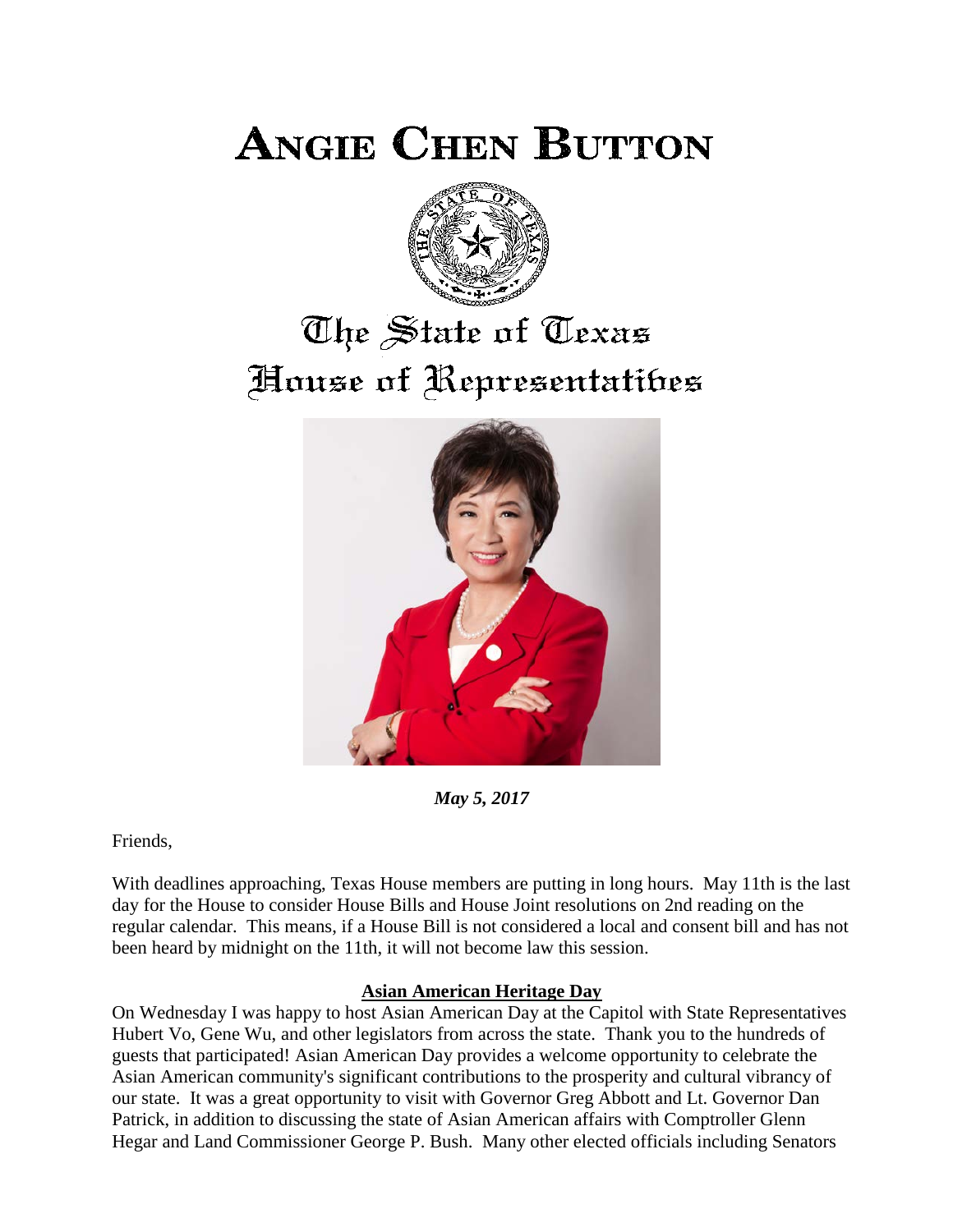Don Huffines and Royce West also stopped by to speak to the group. Thank you to everyone who made this event a success.



Pictured with Governor Abbott, Representative Vo, and members from Asian American organizations across the state.



Thank you to everyone who participated in Asian American Heritage Day on Wednesday! It was a great success.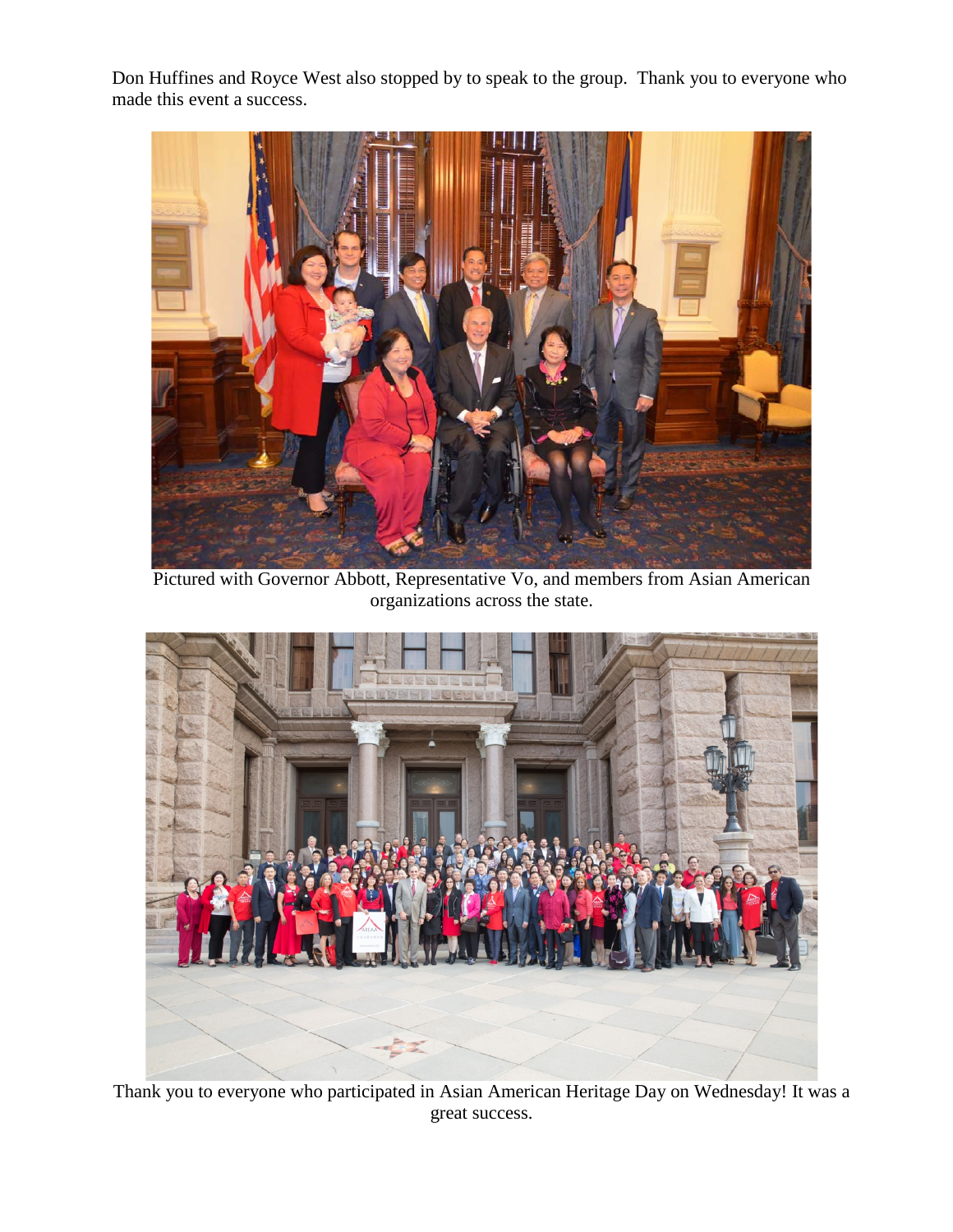## **Economic Development**

This week, I passed two pieces of legislation important to Texas taxpayers and our economy.

**HB 3360** seeks to provide more transparency and accountability to the Texas Economic Development Act. The Act, often referred to as Chapter 313 agreements, allows a school district to offer a temporary limitation for school property tax purposes on the property value of new investment in the state.

Last session, I authored legislation to provide additional oversight to our economic development incentive programs by creating the Economic Incentive Oversight (EIO) Board. The Board is an advisory body tasked with examining many of the state's economic development incentive programs.

HB 3360 tasks the EIO Board in examining the effectiveness, efficiency, and financial impact of The Texas Economic Development Act (Chapter 313 agreements).

Currently, the state of Texas offers various economic development incentives to businesses wishing to locate or expand in Texas. The process of determining what incentives to apply for and filling out multiple applications is challenging. Many businesses have to hire consultants just to go through the application. **HB 3172** seeks to remedy this problem and make the application process more efficient and available to all employers by creating a single internet portal where a business seeking to locate or expand in Texas can find information on what incentives they may qualify for and to fill out a single application to apply for available incentives.

These bills now head over to the Senate.

## **Dallas Police and Fire Fighters Pension**

The Texas House passed HB 3158 this week which reforms the Dallas Police and Fire Fighters Pension Fund. Without this legislation, the pension fund would be in danger of becoming insolvent within a decade. The current pension fund had questionable investments, generous benefits, and a large number of early withdrawals that have contributed to its current crisis. HB 3158 stipulates that a majority of the 11 new board members must have a background in finance, and control will be equally spilt between the city and the pensioners, with the final seat being a joint appointment by the city manager and Police and Fire associations. It also sets a steady rate of contribution to the fund by the City of Dallas. HB 3158 now heads to the Senate.

### **Ethics Reform**

Ethics reform was an emergency priority from the Governor, and this week the House passed HB 500 and HB 505 to strengthen ethics requirements for elected officials. HB 500 will prohibit elected officials from collecting from government pension funds if they are convicted of a felony. HB 505 restricts elected officials from using their campaign funds when leaving office and becoming a registered lobbyist. The bill restricts the ability of a former elected official to donate unused campaign funds to another political candidate or committee. I proudly voted for both of these bills and joint authored HB 505. Both bills will now head to the Senate.

### **Supporting Texas Educators**

On Wednesday, April 3rd, I proudly voted in support of Texas teachers. HB 3976 changes the TRS-Care design to implement a single-option healthcare plan for retirees. There is a specific option for pre-65 retirees (a High-Deductible plan), and a specific option for retirees over the age of 65 (Medicare Advantage). This bill is vital to the health of TRS-Care.